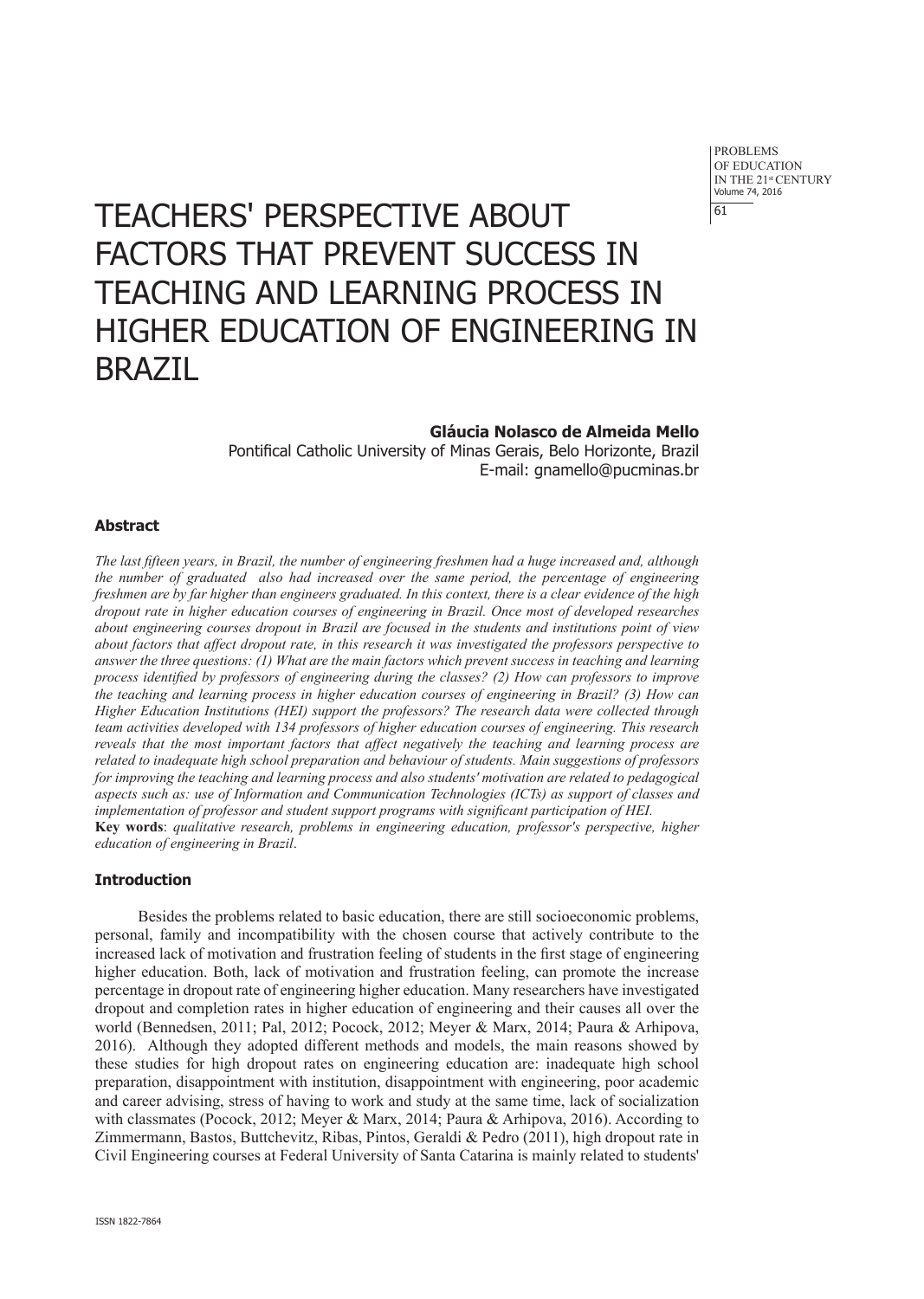PROBLEMS OF EDUCATION IN THE 21<sup>st</sup> CENTURY<br>Volume 74, 2016 62

failing grades in math, chemistry and physics because of inadequate high school preparation. Capelas (2014) conducted a study on the social behavior of Production Engineering students aimed at understanding the reasons for high dropout rate. The author used a Social Network Analysis Tool (SNAT) and concluded that students who had a superficial or no relation to their peers are more likely to leaving their courses. Reis, Cunha & Spritzer (2012) and Pocock (2012) affirm that dropout is a problem that originates impacts of social and financial nature. Related to financial nature, dropout represents a significant loss to the institutions in either government subsidies or private fees. Despite being aware about the problem, most of Higher Education Institutions (HEI) in Brazil have not developed action plans to raise the student retention rate in higher education.

# *Engineering Education in Brazil*

Nowadays, the Instituto Nacional de Estudos e Pesquisas Educacionais Anísio Teixeira - INEP [National Institute of Educational Studies and Researchs] (INEP, 2016) recognize more than fifty engineering programs in Brazil. In addition, the last fifteen years, the number of Higher Education Institutions (HEI) that offer engineering courses and the number of new engineering places at Brazilian institutions has increased considerably. For example, in 2001 the number HEI that offered face-to-face Civil Engineering course at public HEI was 53 and 73 at private HEI (INEP, 2016). In 2015 the numbers increased to 148 and 602 face-to-face Civil Engineering course at public and private HEI, respectively. Figure 1 shows enrolled, freshmen and graduated rates for face-to-face Civil Engineering course at public and private HEI from 2001 to 2015. In Brazil, civil engineering freshmen increased 1061.8% and graduated increased 514.3% over the same period, as shown in Figure 1. Overall, the ratio of civil engineering's freshmen is by far higher than civil engineering's graduated for each year (from 2001 to 2015).



#### **Enrolled x Freshmen x Graduated**

**Figure 1: Enrolled, freshmen and graduated rates for Civil Engineering courses in Brazil from 2001 to 2015.**

Source: Adapted from INEP (2016).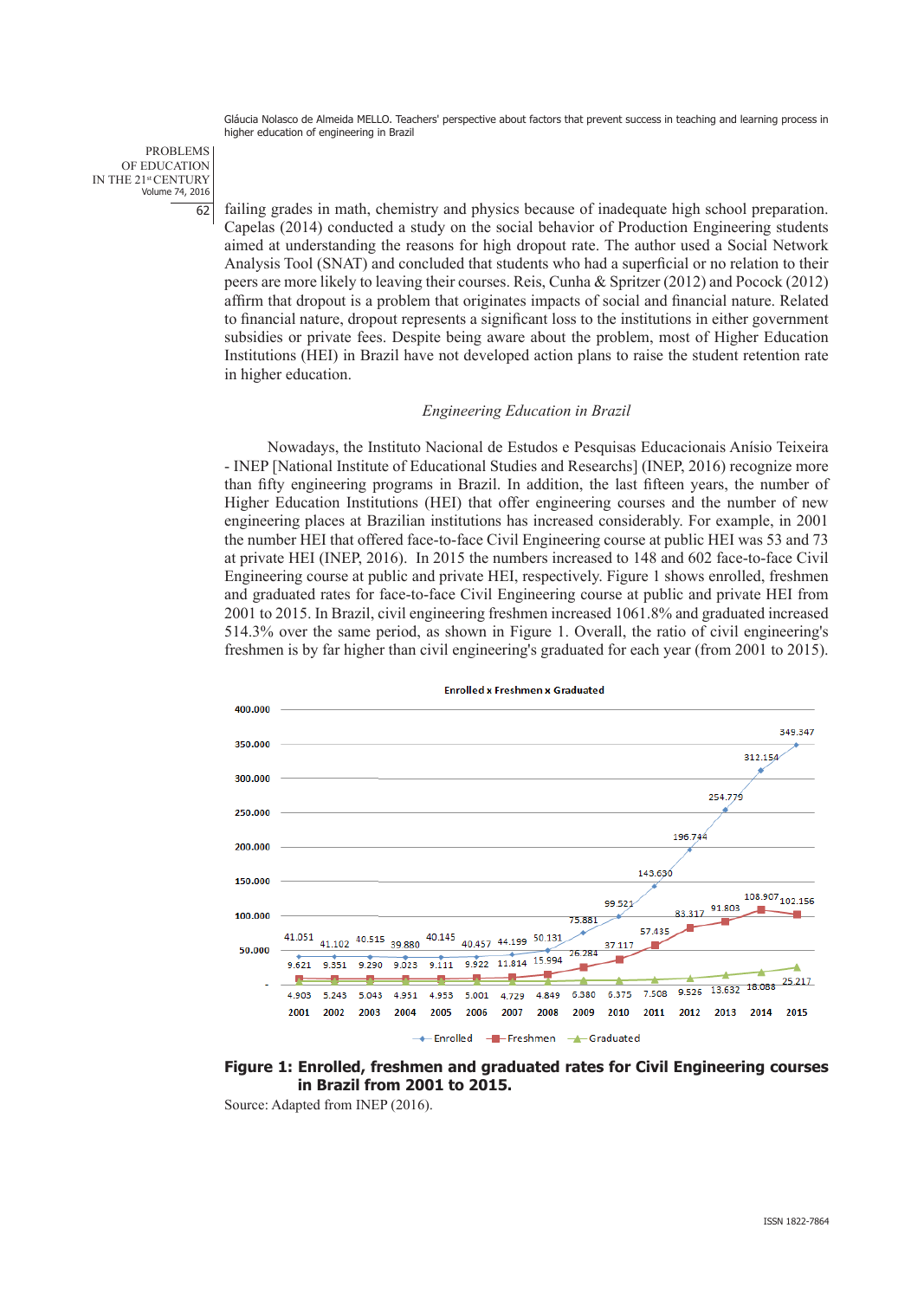> PROBLEMS OF EDUCATION IN THE 21st CENTURY Volume 74, 2016 63

Freitas, Costa & Costa (2016) found in their research that 44.9% of Civil Engineering freshmen at the State University of Paraiba leave the course. Dallabona & Alberti (2016) presented annual dropout rates average for some engineering courses in Brazil: Electrical Engineering (7.94%), Mechanical Engineering (6.86%) and Civil Engineering (7.86%). The first semester dropout rate for engineering courses in Brazil is highest, 18.5% (Dallabona & Alberti, 2016). In that context, the problem of student retention and completion continues being discussed inside HEI in Brazil (Carvalho, Kanayama & Dantas, 2016; Freitas, Costa & Costa, 2016; Dallabona & Alberti, 2016; Miranda & Masson, 2016). At Faculty of Technology in São Paulo it was created the week of integrating and strengthening the freshmen since 2014. That program consists of mathematics reinforcement, motivational speeches, presentation of labor market and academy, providing integration with the university. According the authors, dropout rates was reduced by 35% after program implementation (Carvalho, Kanayama & Dantas, 2016). Offered by the School of Engineering at Mackenzie University, Support Project for the Academic Performance Improvement – SPAPI was developed to minimize the causes of dropout rates, especially in the early stages of the courses. The project includes students of the first steps of Civil, Electrical, Materials, Mechanics and Production Engineering Courses. A diagnosis about student knowledge of the essential contents of the first subject development is made. After that, it has offered classes covering the most complex content. Since the implementation of the proposed model, there has been an increase from 10% to 15% in approval ratings in the participating disciplines of the program (Miranda & Masson, 2016).

Most of developed researches in Brazil are focused on the students' perceptions and, sometimes, in the institutions point of view. And there are just few proposed effective actions to increase retention rates and minimize dropout in engineering education. However, to reflect on the main causes of dropout in engineering courses, it is also important to know the challenges and problems faced by professors in the classroom. In this way, it is possible to support them proposing effective actions to increase students motivation and performance, consequently, increase retention rates. Therefore, a qualitative study with fifteen groups of professors from two HEIs in Belo Horizonte city in Brazil was held. It was proposed a workshop where was presented to professor's teams a question for reflection: *What are the main factors which prevent success in teaching and learning process identified by professors of engineering during the classes?* In this scenario of intense discussions on the factors identified by professors of higher education engineering, will be discussed in this article the responses exhibited by the teams. Professors' testimony suggesting actions to improve the classes with the main objective to motivate students and promote the engagement of them will be presented here as well.

In this way, the following questions were addressed to know the professors point of view about factors faced by them during the classes that could negatively affect the teaching and learning process. In addition, explore the possibilities for improvement of methodologies and techniques used by professors.

- 1.What are the main factors which prevent success in teaching and learning process identified by professors of engineering during the classes?
- 2.How can professors to improve the teaching and learning process in higher education courses of engineering in Brazil?
- 3.How can HEI support the professors?

# **Methodology of Research**

#### *General Background of Research*

In 2014, four workshops were conducted in two higher education institutions in Belo Horizonte, Brazil. The workshops happened during the period reserved for lectures and meetings. Both HEIs were responsible for the dissemination of the event for the professors of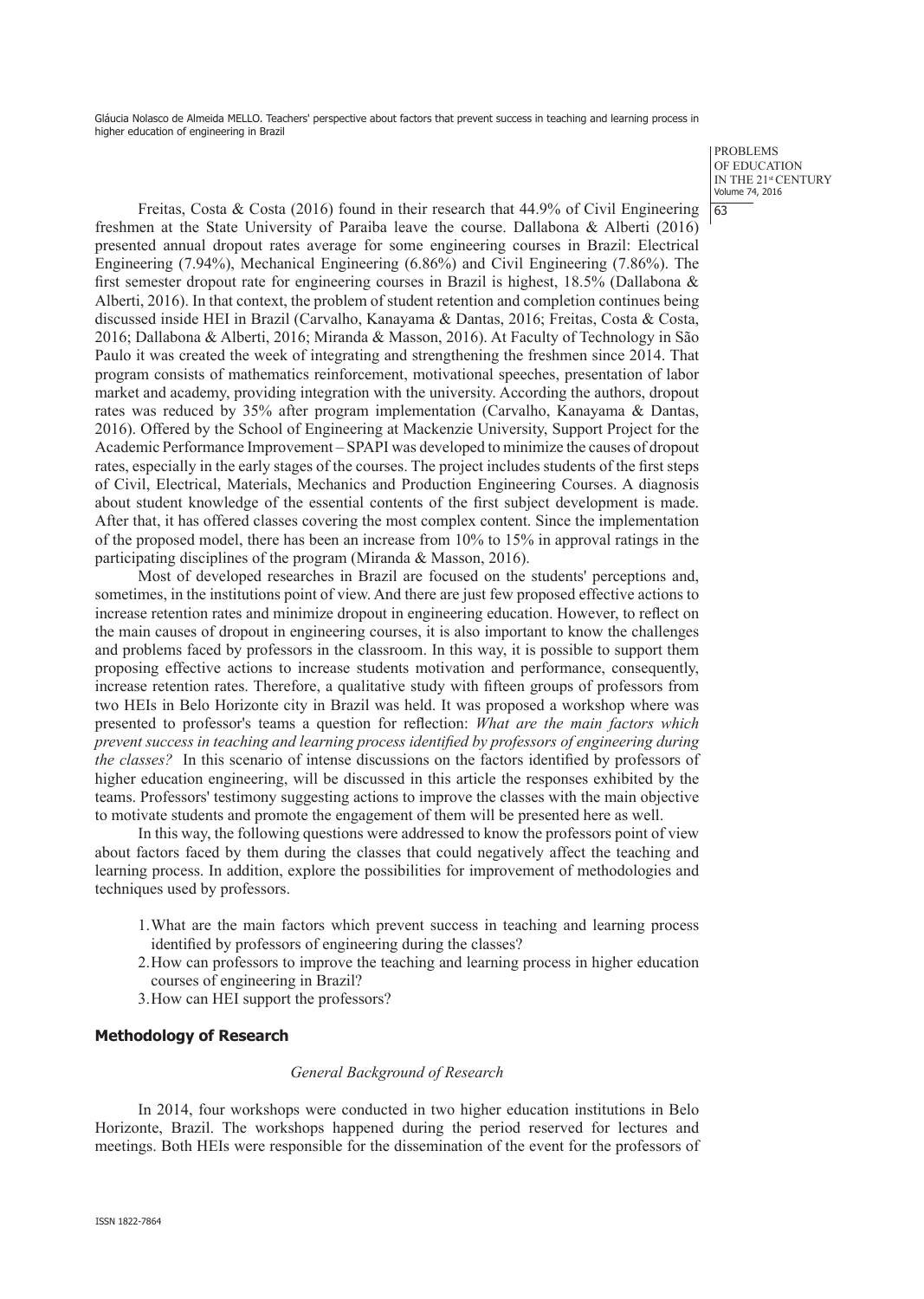PROBLEMS OF EDUCATION IN THE 21<sup>st</sup> CENTURY<br>Volume 74, 2016 64

engineering courses. A total of 134 professors participated in the workshops that lasted 4 hours. They were separated into 15 teams. This is a qualitative research whose the goal is to identify the main factors that can contribute to unsuccessful teaching and learning process in higher education of engineering in Brazil under the professors point of view.

# *Instrument and Procedures*

After a brief presentation on how the work would be conducted, it was asked participants to form teams according to the area of operation, i.e., specific professors' teams by area, such as mathematics, physics, chemistry, mechanical engineering, civil engineering, electrical engineering, production engineering. Table 1 shows the two stages description of activity developed during the workshops. At first, each professor wrote on sticky papers the main factors that can affect negatively the teaching and learning process faced by them during their classes in the last semesters. After that, the teams grouped all factors reported into categories. An example of the displayed jobs is shown in Figure 2. The poster shown in Figure 2 presents four categories, namely: basic foundations, dispersion, self-indulgence and disconnection. All other groups also created, freely, some categories where they could group the related factors. The posters were fixed in the walls of the room and each team presented their work to the others.

# **Table 1. Description of workshop's activities.**

#### **Stage 1: Factors Identification**

Question: 1. **What are the main factors which prevent success the teaching and learning process identified by you during the classes?**

| voa aarnig tiid oldooco i                                   |                                                                                                                                                                                                                                                                                             |  |  |  |
|-------------------------------------------------------------|---------------------------------------------------------------------------------------------------------------------------------------------------------------------------------------------------------------------------------------------------------------------------------------------|--|--|--|
| Activity                                                    | <b>Description</b>                                                                                                                                                                                                                                                                          |  |  |  |
|                                                             | Each professor of the team individually wrote on sticky papers factors faced by them in the class-<br>room that could negatively impact on teaching and learning process.                                                                                                                   |  |  |  |
|                                                             | Each professor presented their reports to the team for discussion. The reports with similar character-<br>istics were grouped into the same category.                                                                                                                                       |  |  |  |
| 3                                                           | The teams built posters for presentation, see Figure 2.                                                                                                                                                                                                                                     |  |  |  |
| Stage 2: Proposed solutions to the main factors identified. |                                                                                                                                                                                                                                                                                             |  |  |  |
| Activity                                                    | <b>Description</b>                                                                                                                                                                                                                                                                          |  |  |  |
|                                                             | After categorizing the factors, the teams analyzed and discussed the categories created and chose<br>one of them to work in this second stage of the activity.                                                                                                                              |  |  |  |
|                                                             | The groups should presented proposals and suggestions for actions that could improve teaching<br>practice, assisting them in the process of teaching and learning, decrease or solving the problems<br>caused by factors identified by professors and highlighted in the selected category. |  |  |  |
| 3                                                           | Each team elected two participants to present the final work to the other teams.                                                                                                                                                                                                            |  |  |  |

# *Data Analysis*

A qualitative data analysis was conducted in this research where it was analyzed 370 written reports and 43 comments of professors who composed the 15 working teams. Data were collected through teams' presentations, as shown in Figure 2, and professors' comments during discussions. After analyzing all written reports in stickers papers, the factors were organized by researcher into four categories: vocation, behavior, knowledge and others. In the others category were grouped factors reported about the infrastructure of classrooms and laboratories, professor self-assessment and content of disciplines. Table 2 shows the number of occurrences of all reported factors framed in one of the categories identified by researcher.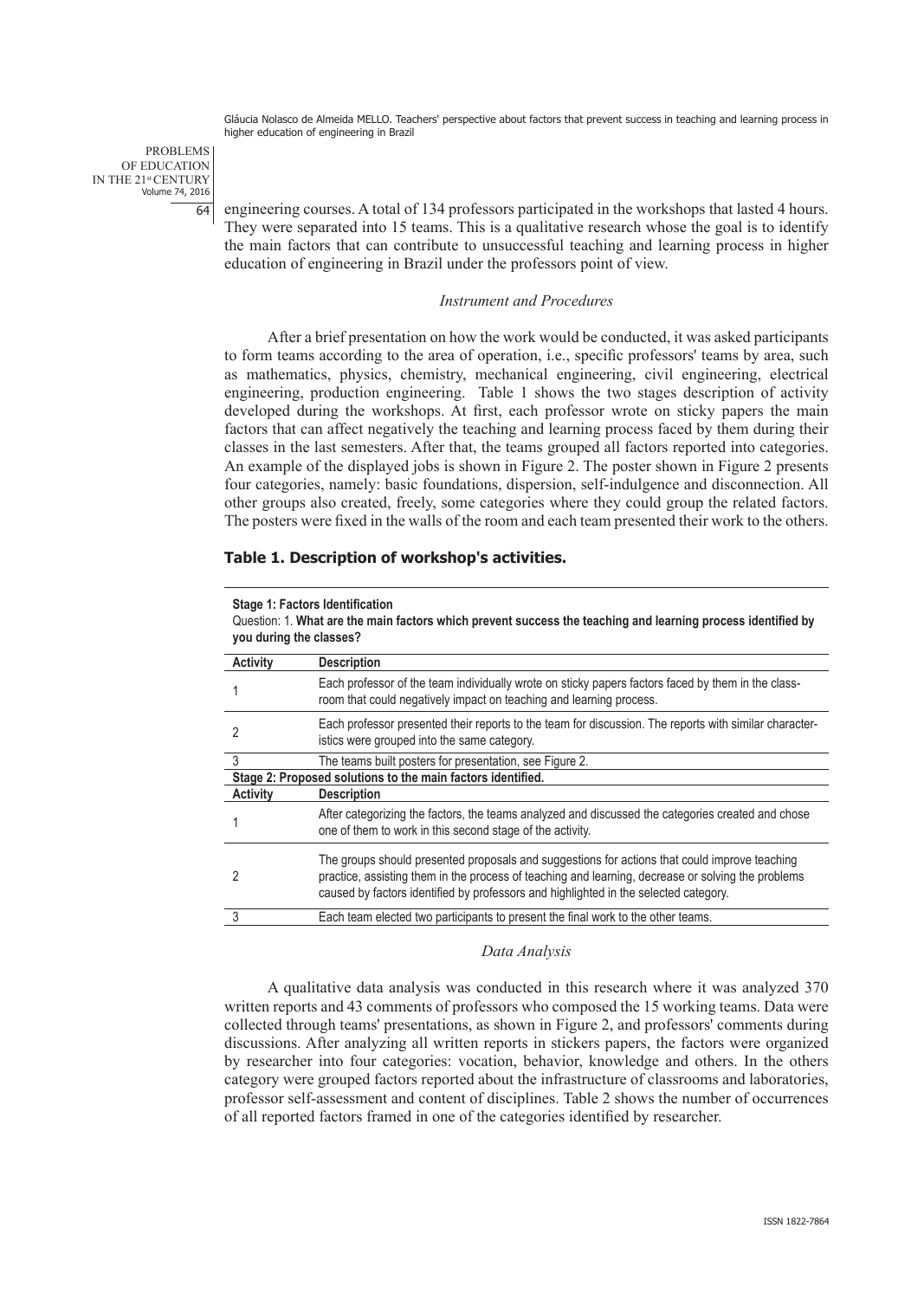> PROBLEMS OF EDUCATION IN THE 21st CENTURY<br>Volume 74, 2016 65

# **Results of Research**

Table 2 shows the number of occurrences of each reported factor and framed in one of the categories mentioned before. Factors related to behavior category represent 41.89% of total reports, knowledge and skills 34.33%, others 21.08% and vocation 2.70%. Ten most reported factors were: lack of commitment, interest (14.32%), difficulty in written and oral expression (8.92%), lack of previous knowledge (8.65%), knowledge deficiency in mathematics content (7.84%), lack of integration between disciplines (6.76%), dispersion and lack of attention (5.95%), inappropriate behavior (5.68%), abstraction disability and logical reasoning (4.86%), lack of connection between theory and practice (3.78%), and inability to work in a team  $(3.24\%)$ .



**Figure 2: Poster present the workshop professor team at workshop.**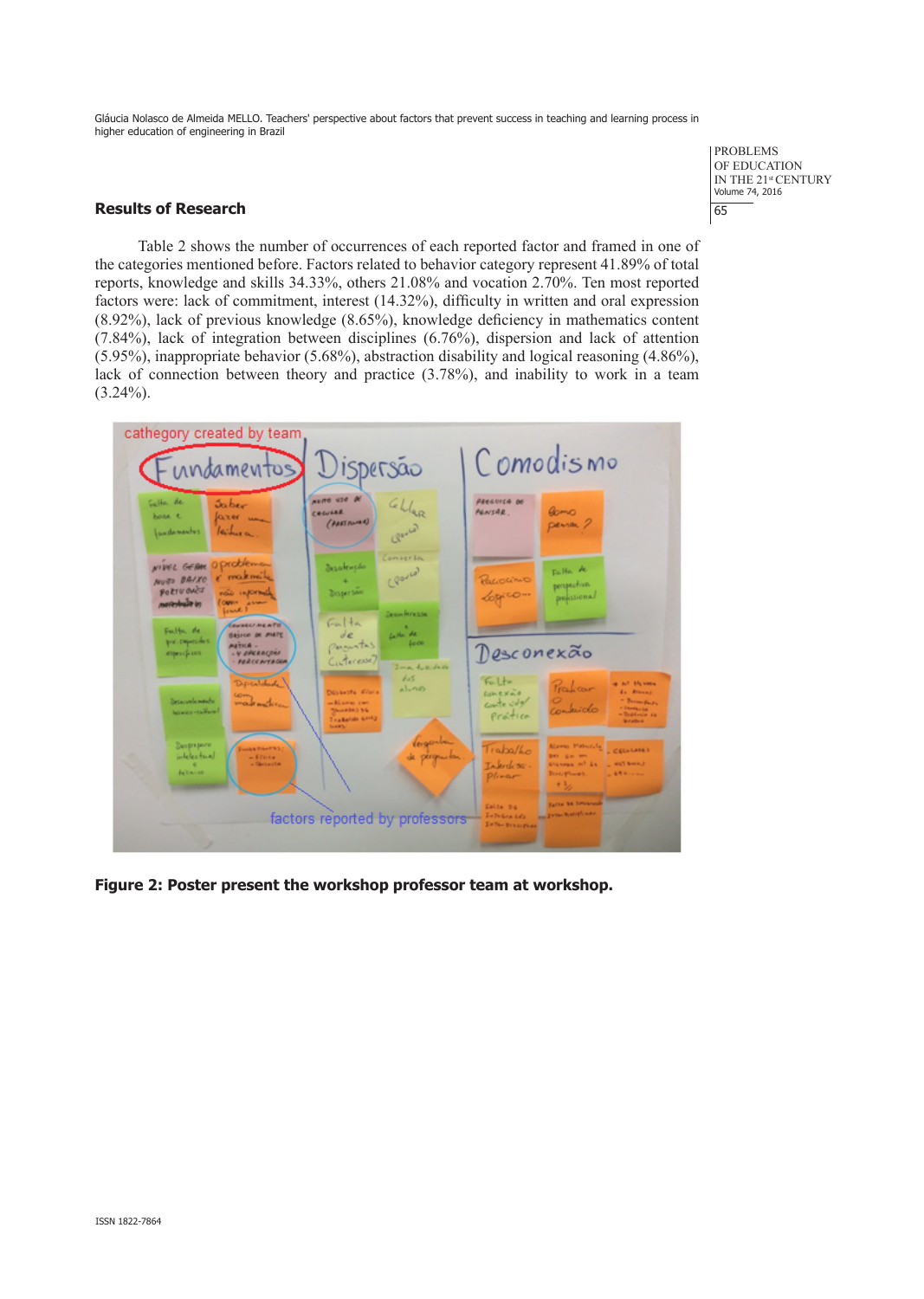PROBLEMS OF EDUCATION IN THE 21<sup>st</sup> CENTURY<br>Volume 74, 2016 66

# **Table 2. Reported factors categorization.**

| Category        | <b>Reported Factors</b>                                 | Occurrence<br>Number |
|-----------------|---------------------------------------------------------|----------------------|
| Vocation        | Incompatible professional profile                       | 3                    |
|                 | Aimlessness                                             | 4                    |
|                 | Lack of knowledge of reality                            | 3                    |
|                 | Total                                                   | 10                   |
| <b>Behavior</b> | Attendance and punctuality                              | 4                    |
|                 | Students' tiredness                                     | 6                    |
|                 | Inappropriate behaviour (lack of maturity)              | 21                   |
|                 | Dispersion and lack of attention                        | 22                   |
|                 | Lack of autonomy                                        | 9                    |
|                 | Lack of commitment, interest                            | 53                   |
|                 | Lack of focus and concentration                         | 3                    |
|                 | Lack of emotional intelligence                          | 1                    |
|                 | Lack of planning and organization                       | 7                    |
|                 | Immediacy                                               | 3                    |
|                 | Inability to work in a team                             | 12                   |
|                 | Laziness                                                | 7                    |
|                 | Lack of communication                                   | 7                    |
|                 | Total                                                   | 155                  |
| Knowledge       | Difficulty in written and oral expression               | 33                   |
|                 | Lack of previous knowledge                              | 32                   |
|                 | Knowledge deficiency in mathematics content             | 29                   |
|                 | Lack of general knowledge                               | 8                    |
|                 | Difficulty of appropriation of knowledge                | 7                    |
|                 | Abstraction disability and logical reasoning            | 18                   |
|                 | Total                                                   | 127                  |
| <b>Others</b>   | Deficiency in professors' ability of teaching           | 3                    |
|                 | Lack of connection between theory and practice          | 14                   |
|                 | Lack of integration between disciplines                 | 25                   |
|                 | Knowledge fragmentation                                 | 10                   |
|                 | The stress of having to work and study at the same time | 9                    |
|                 | Heterogeneity of classes                                | 3                    |
|                 | University infrastructure                               | 10                   |
|                 | Lack of professor motivation                            | 4                    |
|                 | Total                                                   | 78                   |

In the second stage of activities (see Table 1), the groups had 30 minutes to discuss on a proposal for improving the classroom based on a created category by the team. It was suggested that viable proposals were discussed, i.e., those did not demand considerable financial resources, did not depend on authorization of the institution and also not need drastic changes in teaching practice. The main objective of the proposals should be to help the teacher to overcome the main obstacles reported. Later each team had time to present their suggestions to the other groups. Main suggestions presented by teams are: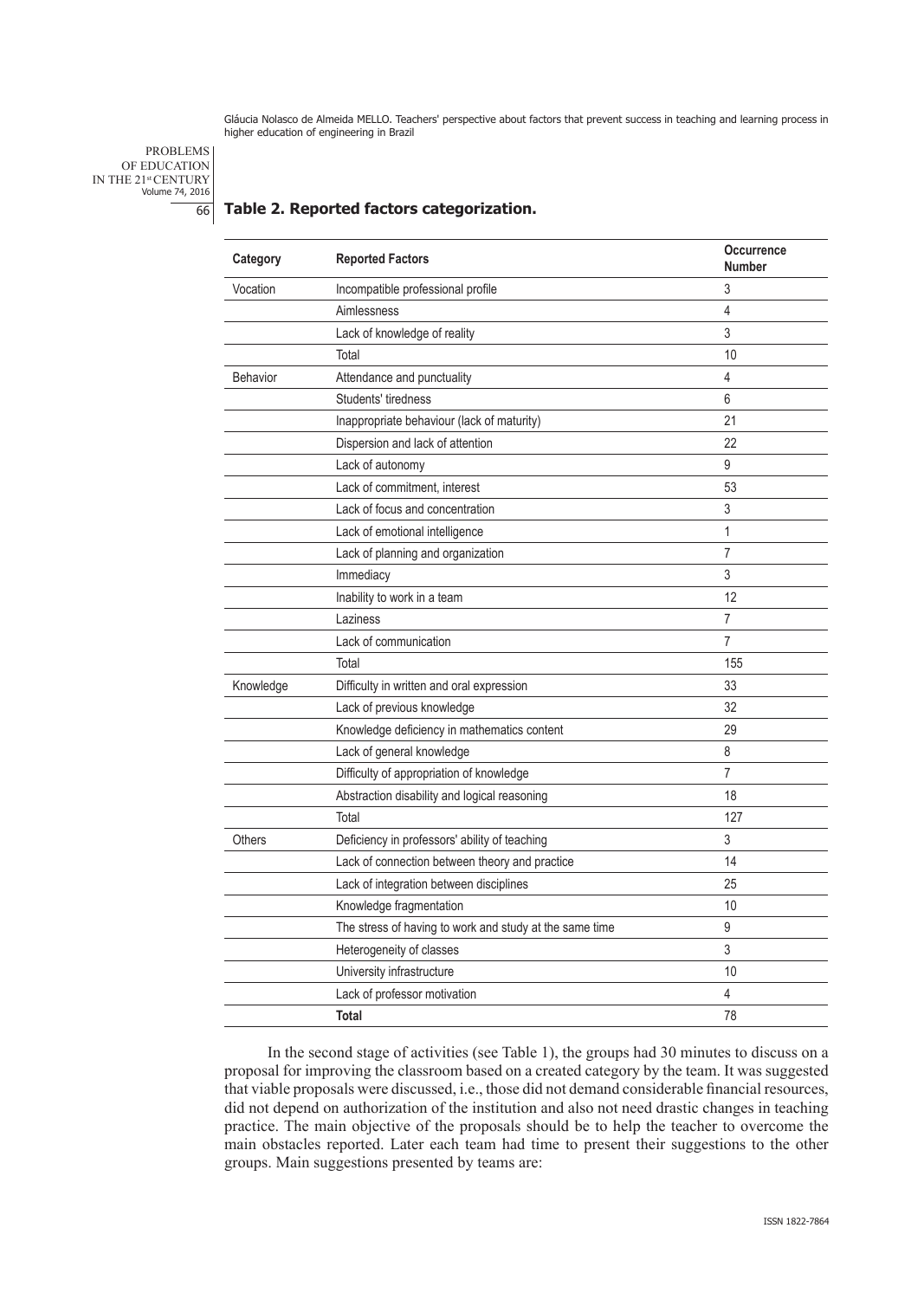> PROBLEMS OF EDUCATION IN THE 21st CENTURY Volume 74, 2016 67

- 1. Use of technology and digital resources: (a) web environment implementation (blog, wiki, website) to become available content and extra materials (texts, videos, simulators) ensuring student access to the right information, from reliable sources and valid references; (b) web environment implementation (blog, wiki, website) by the students for posting work and research developed during the semester for the dissemination of the work and research results; (c) development of team practices involving research, cooperation and collaboration via web, at this moment, the students could perform activities using mobile technology available (tablets and smart phones).
- 2. Workshops, extra-class activities, video classes, software, simulators: (a) use of software and simulators to demonstrate the effects and behaviour of materials, math, chemistry and physics. For example, it was mentioned the University of Colorado website (Coloradoedu, 2016) that provides numerous simulations for science and mathematics; (b) video classes freely available on the web such as those provided by Khan Academy (Khanacademyorg, 2016) and Telecurso (Globocom, 2016) to revise the content considered as essential for the course; (c) uninterrupted tutoring program for students who did not had adequate preparation for math in high school.
- 3. Continuing education program for professors: (a) workshops and lectures to support professors who did not have pedagogical orientation or need help to improve classes with technological resources.

# **Discussion**

## *Research question 1: What are the main factors which prevent success in teaching and learning process identified by professors of engineering during the classes?*

Most of students drop out engineering courses during the first or second year motivated by sense of failure (Reis, Cunha & Spritzer, 2012; Pocock, 2012; Carvalho, Kanayama & Dantas, 2016; Miranda & Masson, 2016; Meyer & Marx, 2014). Inadequate preparation during high school, especially in Mathematics and Portuguese subjects, including communication and expression, leads to poor performance in engineering courses in the first two years. Some professors team suggested intensive monitoring and tutoring programs for student follow-up in math. Use of computational resources as tools to support teaching practice was also well cited by the teams. They also suggested to create reading and text interpretation workshops to improve write communication abilities.

There was a huge discussion about how the students' behavior influences the teaching and learning process. Some professors agree that behavior depends more on external factors of academia such as familiar education, cultural knowledge. However, they reported that the challenges in the behaviour category are closely connected to student motivation and engagement. Professors believe that once students being motivated, they will participate more actively in their learning process, engaging more and dispersing less.

In addition, the professors concluded that the huge majority of students are unaware of the engineer's tasks and the skills and competencies that are essential to this profession. They highlighted the need for integration between higher education courses and high schools. This connection can be developed through lectures and workshops offered in the high schools or universities to provide important information about engineering courses to high school students.

# *Research question 2: How can professors to improve the teaching and learning process in higher education courses of engineering in Brazil?*

Among the several suggestions to overcome factors reported by professors' teams, many of them are related to the use of Information and Communication Technologies (ICTs)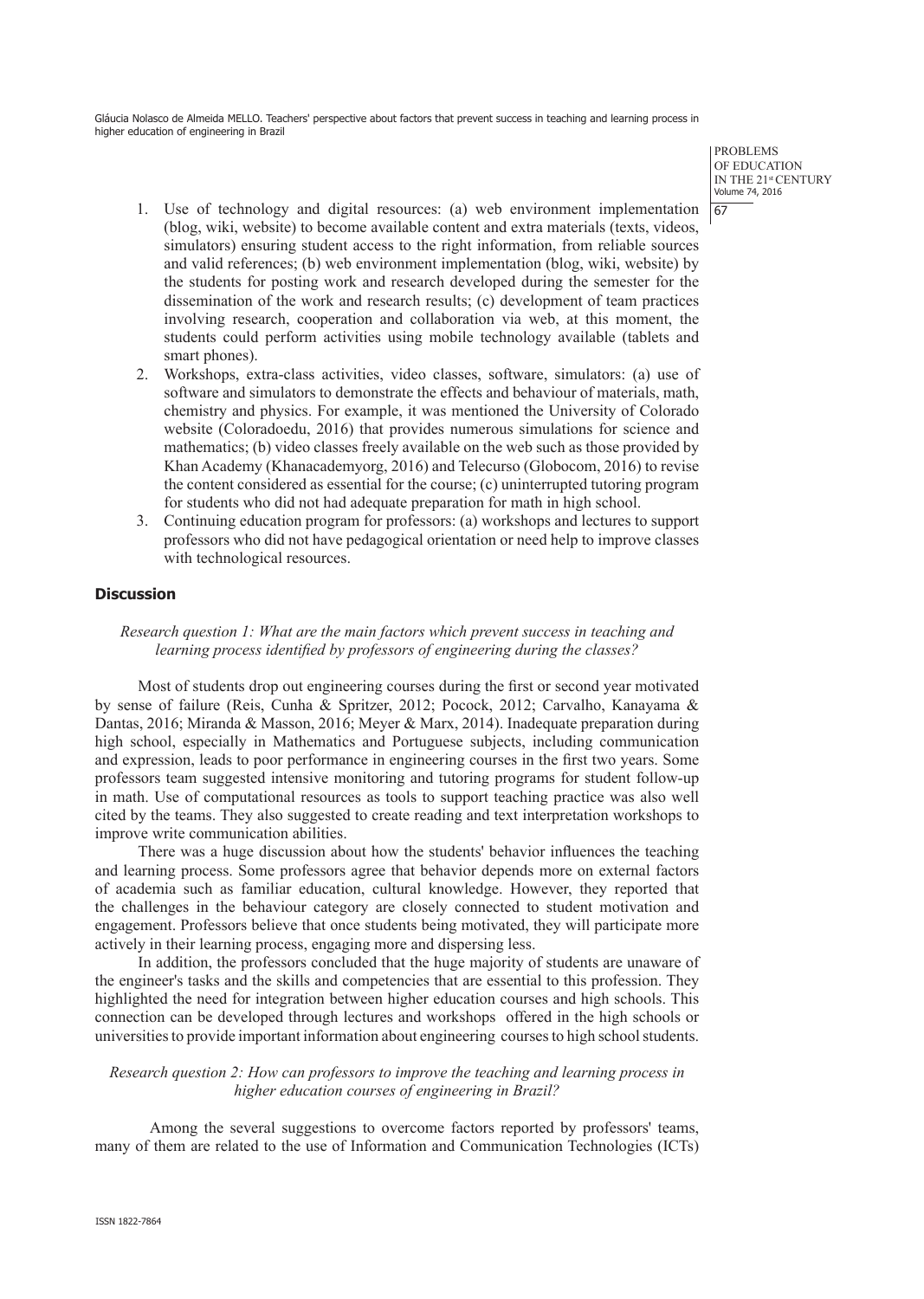PROBLEMS OF EDUCATION IN THE 21<sup>st</sup> CENTURY<br>Volume 74, 2016 68

as an auxiliary resource in the teaching and learning process. In addition to the lectures, group activities, guided tours and practical classes in laboratories, other innovative methodologies based on computational resources such as chats, videos, animations, simulators, virtual labs and collaborative environments can be added to teaching practice. The use of the digital resources mentioned previously provide new possibilities for communication and transmission of knowledge and may favor interaction and collaboration (Mello, 2016).

#### *Research question 3: How can HEI support the professors?*

Introducing ICTs on teaching tasks are complex and require planning and discipline for both teacher and student. To the professors are reserved the task of carefully planning the activities that will be developed virtually or the contents that will be made available for online access considering: (a) organizational aspects that is the basis of the planning or pedagogical proposal; (b) methodological aspects that refer to activities, interaction and evaluation, and; (c) technological aspects, that is, the definition of the environment or tool that will be used (Behar, 2009). To the students are reserved the responsibility and control of their learning. Students also need support to improve their knowledge in mathematics and oral and write communication; vocational advices and support to learn how to learn. Providing regular programs and activities for them it is essential to involve students and increase their motivation to remain in engineering courses.

HEI can provide support to both, professors and students. One of the institutions investigated created the professors' support centre whose main missions are: regularly offering lectures and workshops about teaching methodologies; to be available to answer professors and support students. Seven professors from different areas (pedagogy, psychology, philosophy and engineering) make part of the center located in a specific room at university.

# **Conclusion**

The main factors that can contribute negatively to the teaching and learning process in higher education of engineering in Brazil reported by professors in this research are closely related to students' motivation. However, professors are the important support for the success in teaching and learning process so, they should be also motivated. They know exactly how could collaborate to improve the teaching and learning process in higher education of engineering, i.e., improve their own classes employing innovative methodologies and technologies to increase student motivation. So, the traditional teaching model which is focused on content widely used in HEIs in Brazil, although it has fulfilled its role and was responsible for the formation of our ancestors, must be rethought and renewed. In this context, it is really important the participation of HEI on continued learning of their professors providing lectures, workshops, round table, seminars and other activities to discuss challenges faced by them and present effective actions to improve professors skills to teach.

In addition, the insertion of ICTs associated with appropriate methodologies can contribute a lot to teaching practice and student learning, promoting motivation and engagement and, consequently, improving student performance. These technologies present an opportunity for the innovation of courses or classes but the real change occurs when one understands the pedagogical issues and the educational project associated with the best use of the digital tools. For this to happen, it is imperative that all classes be carefully rethought and planned so that the correct choice of the most appropriate resources can be made.

Once there are many technological resources and tools freely available online, for the future works, it is suggested to investigate how to apply them in accordance with pedagogical recommendations to improve classes in higher education of engineering courses in Brazil.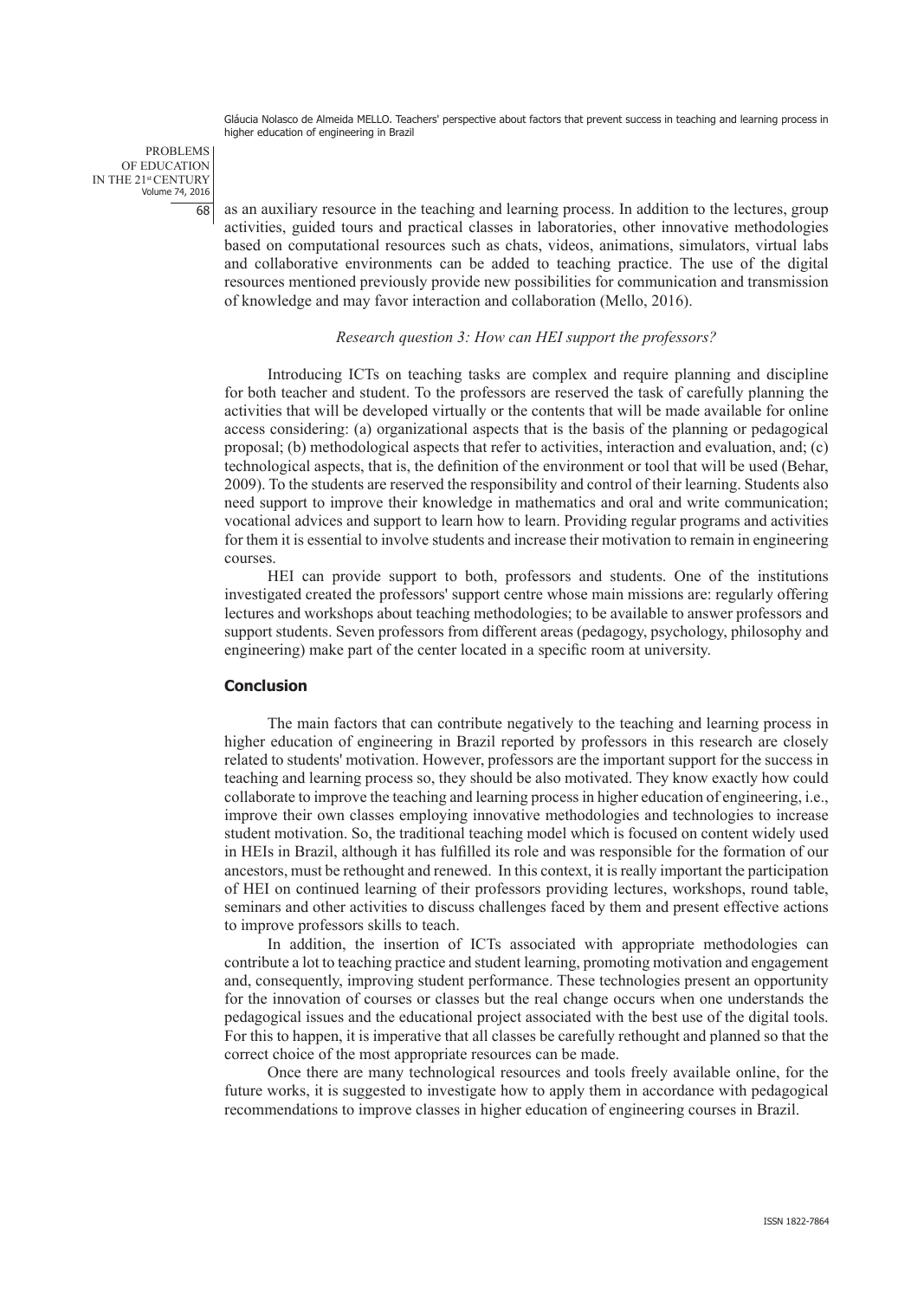# **References**

PROBLEMS OF EDUCATION IN THE 21st CENTURY<br>Volume 74, 2016 69

- Behar, P. A. (2008). *Modelos pedagógicos para a educação a distância* [Pedagogical models for distance education]. Porto Alegre: Artmed, 316 p.
- Bennedsen, J. (2011). Active student care lowering student dropout. In *Proceedings of the 7th International CDIO Conference, Technical University of Denmark*. Copenhagen, Denmark, 2011. Retrieved 22 August, 2016, from http://www.cdio.org/files/document/file/61\_paper.pdf.
- Capelas, M. (2014). *Análise de evasão de discentes em cursos de engenharia de produção (doctoral thesis)* [Students dropout analysis in production engineering courses]. Sao Paulo: Paulista University, 119 p.
- Carvalho, A. C. B. D. de; Kanayama, P. H., & Dantas, L. J. (2016). Semana de Acolhimento ao Calouro: Instrumento de Redução do Evasao e Melhoria do Ensino [Welcoming to the new students: Instrument dropout reduction]. *Proceedings of XLIV Congresso Brasileiro de Educação em Engenharia - COBENGE*, Natal, RN Brazil, 2016. [CD-ROM].
- Coloradoedu (2016). PhET. Retrieved 8 October, 2016, from https://phet.colorado.edu/en/simulations/ category/new.
- Dallabona, C. A., & Alberti, M. E. (2016). Evasão e Retenção em Cursos de Engenharia: Busca de Respostas a Partir de Indicadores Acadêmicos [Dropout and retention in engineering courses: Looking for answers through academic indicators]. In *Proceedings of XLIV Congresso Brasileiro de Educação em Engenharia - COBENGE*, Natal, RN Brazil, 2016. [CD-ROM].
- Education Ministry of Brazil Instituto Nacional de Estudos e Pesquisas Educacionais (INEP) [National Institute of Educational Studies and Researchs]. (2016). Retrieved 10 October, 2016, from http:// portal.inep.gov.br/basica-censo-escolar-sinopse-sinopse.
- Freitas, B. A. de; Costa, É. C. A. C. da, & Costa, C. P. da. (2016). Fatores da Evasão Discente no Curso de Engenharia Civil da Universidade Estadual da Paraíba [Factors of students dropout in civil engineering course of Paraíba state university]. In *Proceedings of XLIV Congresso Brasileiro de Educação em Engenharia - COBENGE*, Natal, RN Brazil, 2016. [CD-ROM].
- Khanacademyorg. (2016). Khan Academy. Retrieved 8 October, 2016, from https://www.khanacademy. org/.
- Globocom. (2016). Telecurso Educação. Retrieved 8 October, 2016, from http://educacao.globo.com/ telecurso/.
- Mello, G. N. (2016). Recommendations for using Wiki in online group projects in engineering education. *Chinese Business Review*, *15* (3), 132-142. doi:10.17265/1537-1506/2016.03.004.
- Meyer, M., & Marx, S. (2014). Engineering dropouts: A qualitative examination of why undergraduates leave engineering. *Journal of Engineering Education*, *103* (4), 525-548. doi:10.1002/JEE.20054.
- Miranda, L. F., & Masson, T. J. (2016). Projeto de Apoio para Melhoria do Desempenho Acadêmico – PAMDA [Support project for improving academic performance]. In *Proceedings of XLIV Congresso Brasileiro de Educação em Engenharia - COBENGE*, Natal, RN Brazil, 2016. [CD-ROM].
- Pal, S. (2012). Mining educational data to reduce dropout rates of engineering students. *International Journal of Information Engineering and Electronic Business*, *4* (2), 1-7. doi:10.5815/ iijeeb.2012.02.01.
- Paura, L., & Arhipova, I. (2016). Student dropout rate in engineering education study program. In *Proceedings of* 15th *International Scientific Conference Engineering for Rural Development*, Jelgava, Latvia, 2016. Retrieved 10 September, 2016, from http://tf.llu.lv/conference/ proceedings2016/Papers/N118.pdf.
- Pocock, J. (2012). Leaving rates and reasons for leaving in an Engineering faculty in South Africa: A case study. *South African Journal of Science*, *108* (3), doi:10.4102/sajs.v108i3/4.634.
- Reis, V. W., Cunha, P. J. M., & Spritzer, I. M. P. A. (2012). Evasão no Ensino Superior de Engenharia no Brasil: um Estudo de Caso no CEFET/RJ [Engineering higher education dropout in Brazil: Case study of CEFET/RJ]. In *Proceedings of XL Congresso Brasileiro de Educação em Engenharia - COBENGE*, Belém, PA Brazil.